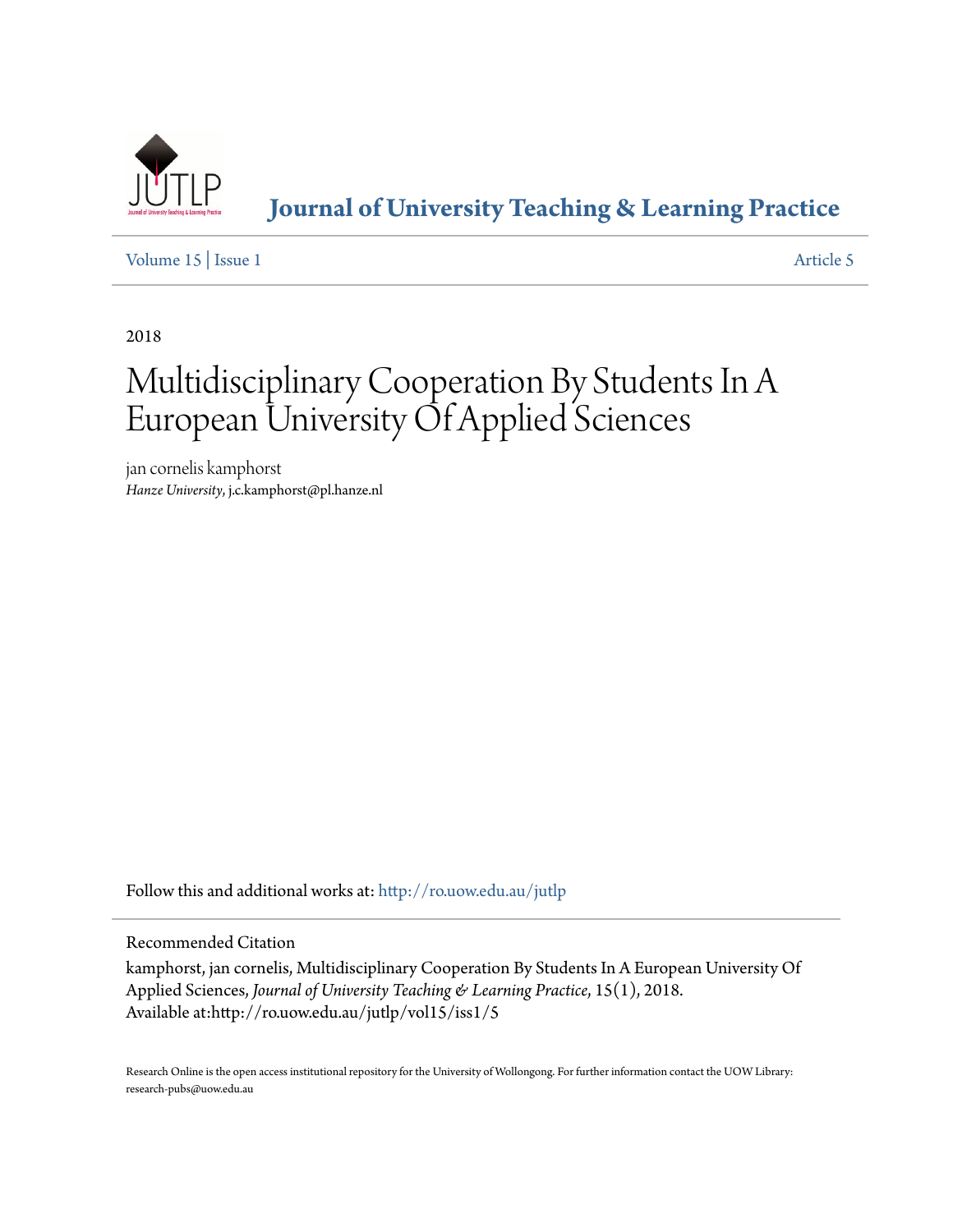# Multidisciplinary Cooperation By Students In A European University Of Applied Sciences

# **Abstract**

Today, multidisciplinary cooperation is an important objective of higher vocational education in Europe as well as other countries. The aim of this study was to explore how, and to what extent, fourth year bachelor students from different domains cooperate in multidisciplinary teams at two research centers. Data for 71 students were collected with a semi-structured questionnaire, followed by focus group discussions in 14 groups. Results indicated that students accomplished multidisciplinary cooperation to varying degrees, depending on differences in disciplinary program backgrounds, student characteristics, the research center, the thematic group they belonged to, and the quality of the 'graduation research assignment'. For example, students experienced pressure from their training college to conduct their research autonomously, and this affected the degree to which the goal of multidisciplinary cooperation was reached during the final assignment before graduation. The results of this study were useful for improvement of the professional learning environment in which training colleges and research centers cooperate.

## **Keywords**

Multidisciplinary cooperation, Competence, Boundary crossing skills, Students' research, Universities of Applied Sciences, Disciplinary differences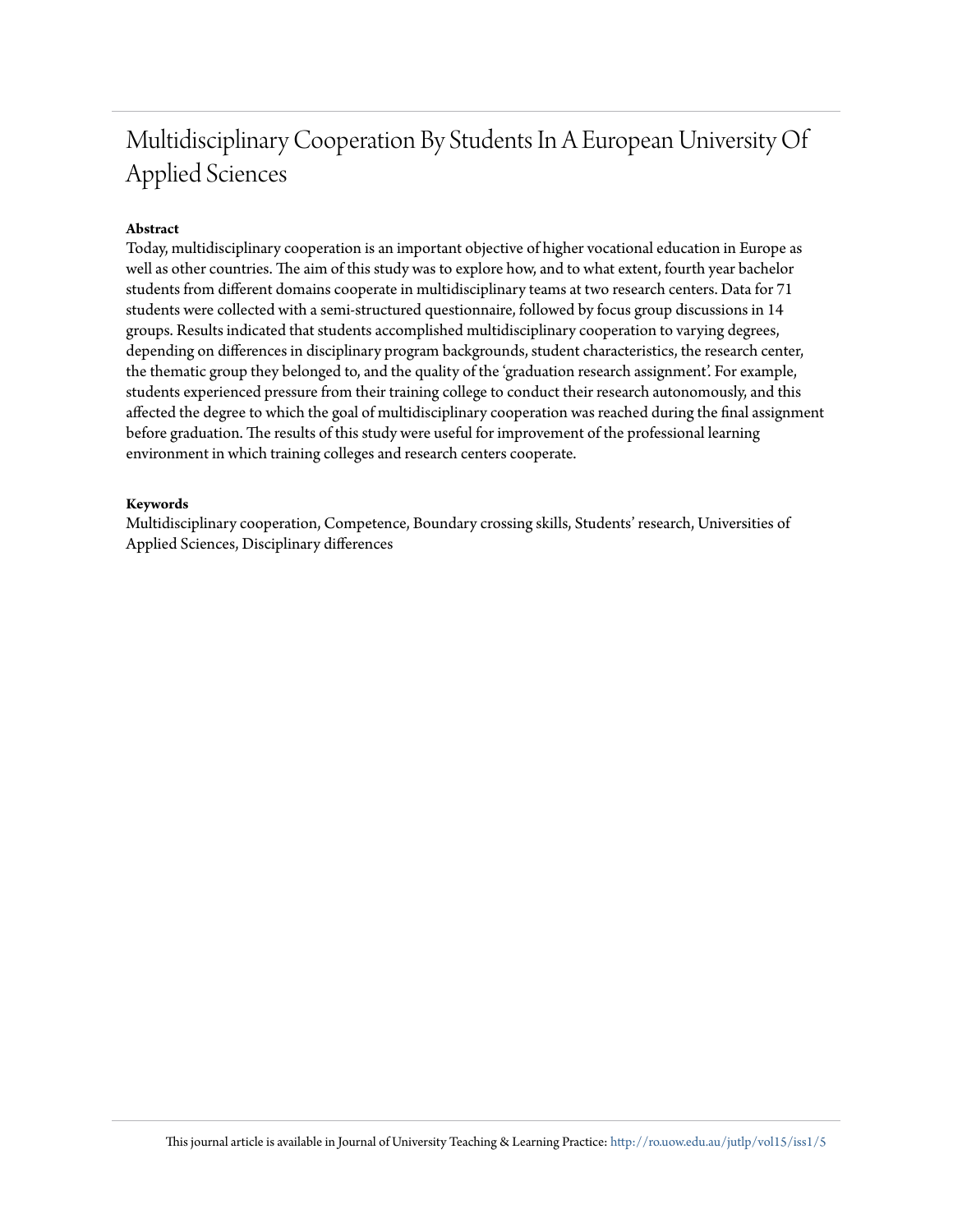# **Introduction**

Cooperating with other professionals is an increasingly important goal in higher vocational programs. The segregation of professionals' work according to disciplines, institutions or departments is diminishing. Instead, their work setting has become more and more multidisciplinary, which demands different skills and competencies to those required by the monodisiplinary contexts from the past. To address practical problems, professionals must collaborate with others, and cross the boundaries of their professions and backgrounds of study. The importance of multidisciplinary cooperation is emphasised in the European Qualifications Framework for Lifelong Learning (European Communities 2008). According to the Dublin descriptors (the descriptors for levels of higher education agreed upon by the members of the European Union, to which this framework refers), a professional with a bachelor's degree "can communicate information, ideas, problems and solutions to both specialist and non-specialist audiences" (Bologna Working Group 2005, p. 66).

The present study was conducted at two research centers of Hanze University in Groningen, the Netherlands, a university of applied sciences. This university emphasises the importance of multidisciplinary learning environments, also called "hybrid learning configurations" (HLCs), in which school-based learning and work experience are connected by interweaving learning and work processes (Cremers 2016). In HLCs, students are provided "opportunities for transboundary learning and knowledge creation in order to adress complex real-life problems" (Cremers 2016, p. 15). Important features of HLCs are the provision of authentic and complex problems that enable self-directed learning, authentic learning, the emergence of a strong link between the worlds of work and learning and knowledge creation across boundaries (Newell, 2001; Van Merriënboer, Kirschner & Kester 2003). The research centers, where students, lecturers, researchers and professionals from different fields of work are expected to merge knowledge, skills and perspectives, are very suitable for designing HLCs, and thus for the emergence of multidisciplinary cooperation (Bakker & Akkerman 2014). Students in the final (fourth) year of their bachelor's degree program are encouraged to cross the borders of their specific discipline, and facilitated in cooperating in teams with their peers, senior researchers and representatives of professions (similar, related or even dissimilar to their own intended profession).

Our university has further elaborated upon the concept of HLCs, and put it into practice in the form of innovative workplaces. An innovative workplace is "a social practice, in which partners of education, research, business, (local) government and public organizations work together on complex issues, which ask for solutions based on knowledge which transcends the borders of traditional structures, sectors, disciplines and forms of learning" (Cremers et al. 2016). The IWP Workgroup (2016) listed five dimensions on which innovative workplaces can be distinguished: (1) the degree of complexity of the issues that are addressed (simple to highly complex); (2) how one or more disciplines are involved in the research (mono- or multidisciplinary, for instance); (3) the learning objective (individual or group learning and co-creation); (4) diversity of partners (combination of two or more partners from education, research, professional practice, communities and business); and (5) the positioning and organisation (as a unit of the university, a partnership in which the university is one of the partners, or a public-private cooperation in or with an autonomous organisation).

The focus of the present study was on the degree of students' cooperation in innovative workplaces (dimension 2). We distinguished between multidisciplinary, interdisciplinary and transdisciplinary cooperation. *Multidisciplinary* cooperation occurs when professionals from

1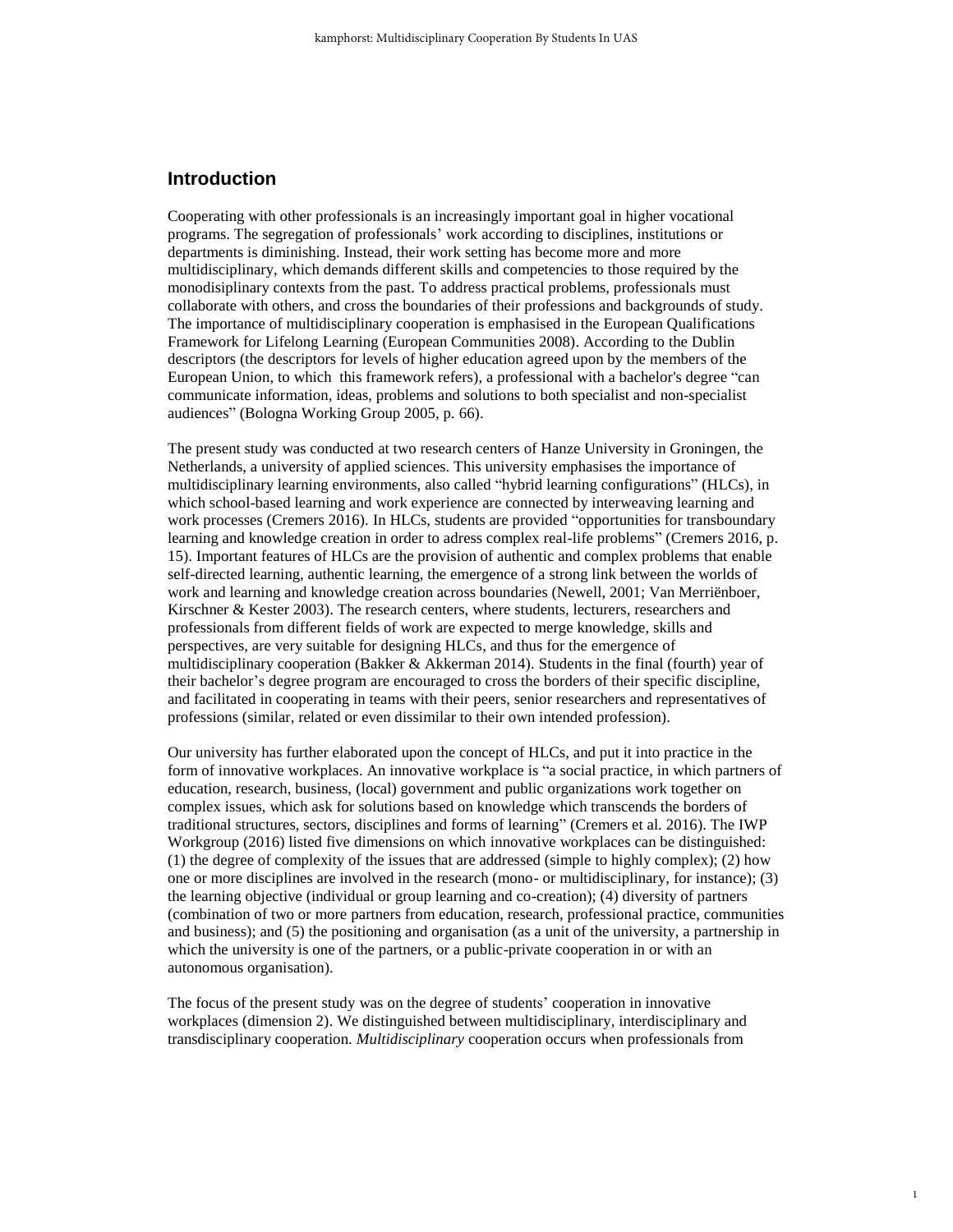several disciplines are involved in a project, but maintain their distinct disciplinary perspectives (Cremers 2016; Fortuin 2015; Kamphorst & Nauta 2015). For example, when IT professionals develop software for nurses, both groups exchange information from their respective disciplines to make the software suitable for use in health-care settings. However, their cooperation is restricted to exchange of information from the different disciplines. Multidisciplinary cooperation is distinct from interdisciplinary and transdisciplinary cooperation. *Interdisciplinarity* occurs when professionals intensively interact, "resulting in integrating data, methods, tools, concepts and theories" (Fortuin 2015). An example would be when a psychologist and a nutritionist design an intervention to promote healthy eating. *Transdisciplinarity* goes one step further: professionals from different disciplines integrate their disciplinary knowledge and skills with non-academic knowledge (Fortuin 2015). Professionals cross the boundaries of their own discipline, and take up the distinct perspectives of colleagues. For example, this has occurred in a Hanze University project that is aimed at the neutral use of energy resources, and in which researchers cooperate with companies, civilians, researchers and local authorites. For the current study, we assumed that multidisciplinary cooperation is a necessary condition for inter- or trandisiplinary cooperation.

The context of this study was as follows. All students in the fourth year of their bachelor program can choose to do their graduation assignment, a capstone project during the final semester of their bachelor's degree program, at a research center. Ideally, the students conduct practice-oriented research that aligns with the requirements they need to meet to graduate, the research agenda of the research center and the demands of an external party. Most of the time, the external party is the owner of a practical problem. The student is required to translate this practical problem into a research problem and research questions. Students from different programs of study are organised into thematic groups, which are intended to facilitate or promote the students' cooperation, regardless of their different backgrounds, through sharing ideas, providing information or feedback and motivating and stimulating each other.

Once each students is matched with a graduation research assignment, they start writing a research proposal. After the graduation research proposal is approved by a lecturer from the program of study, the research centre (a lecturer-researcher) and the external party, the student can start working on the research assignment.

For good understanding of the context, it is important to note that other dimensions of the innovative workplace are less evident for students at a research centre. Student research is only occasionally part of the professional research group's larger commercial research, and thus the thematic groups of junior researchers do not typically participate in the networks of researchers at the research centre; moreover, generally speaking, the students at each research centre are from a limited range of programs of study (dimension 4). Furthermore, the students are assessed on their individual performance in conducting research (dimension 3). They must provide evidence to the lecturers at their program of study of how they conducted their research, and show that their work is the result of their individual effort. In other parts of the curriculum, such as first- and secondyear projects and third-year minors and internships, there is more emphasis on the assessment of cooperation. However, this doesn't mean students no longer need to provide evidence of their cooperative competence during their fourth-year research assignment. (We will come back to this issue in the final section of this paper.) The degree of the research problems' complexity (dimension 1) can differ, however. Preferably, research problems addressed in graduation assignments are authentic, based on a realistic situation in professional practice, and sufficiently complex. This depends on the problems the external partners have brought to the research centre, and also whether these problems fit in with, or are more at the fringes of, the centre's research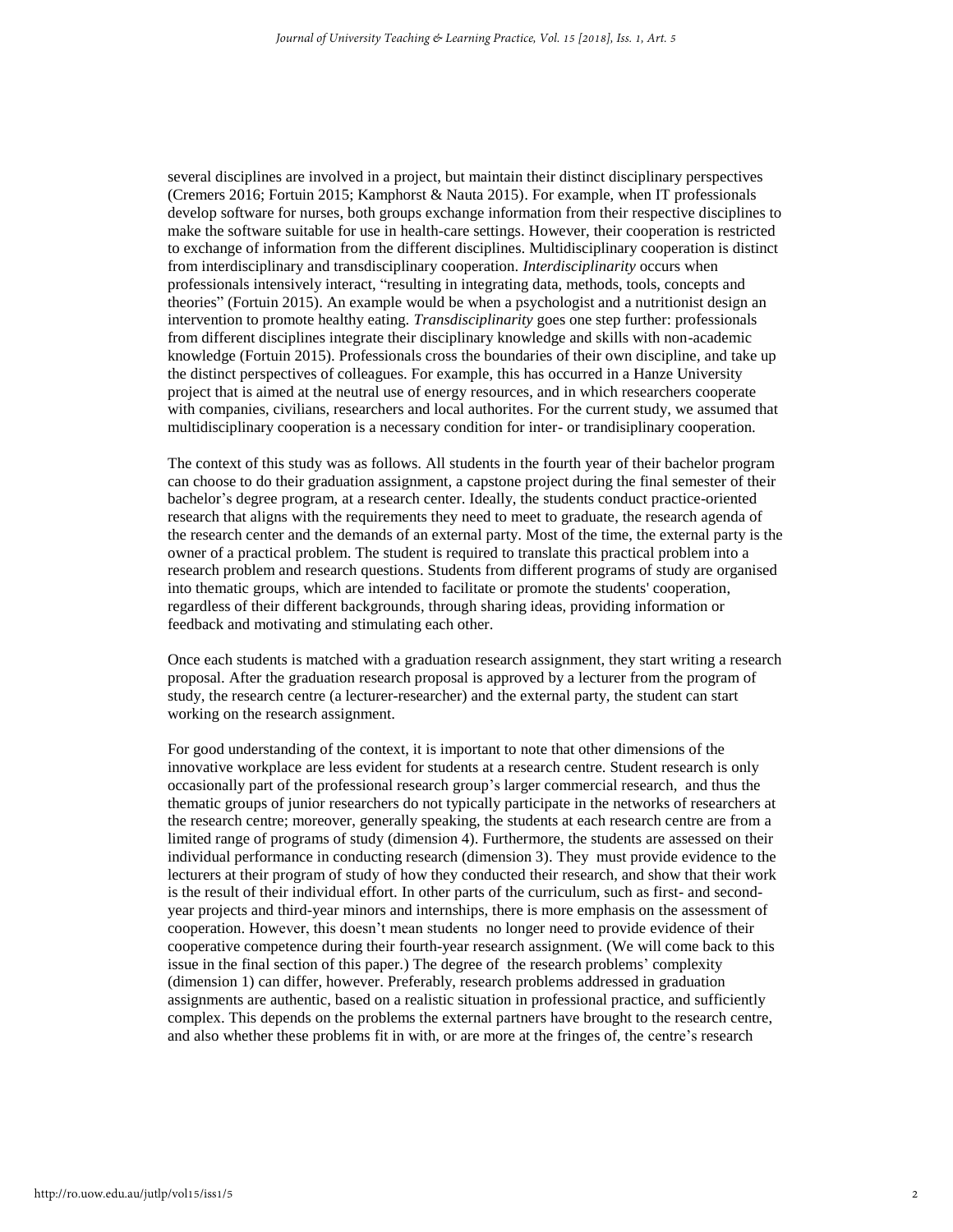agenda. When a problem is too simple, the research centre can decide not to accept it for professional or student research.

# **Research goal, central problem and research questions**

From the perspectives of learning and professions, innovative workplaces offer attractive solutions for the development of multidisciplinary cooperation by bachelor's programs and allied research centres. However, in practice several problems may arise that thwart this goal. We distinguished between characteristics of students and of learning environments as conditions for multidisciplinary cooperation (cf. Spelt et al. 2009).

Students differ in curiosity, respect and openness towards other disciplines. They also vary in patience, diligence and self-regulation with regard to integrating and processing insights from other disciplines (Spelt et al. 2009). Furthermore, students have different social and educational experiences, which affect their mono- or multidisciplinary attitudes and preferences. In a study by Plumb and Sobek (2007), teachers indicated that the extent of student teams' multidisciplinary cooperation differed according to attributes such as interpersonal communication and cooperation, understanding and communicating disciplinary tradeoffs and empathy for diverse perspectives.

The conditions of the learning environments – in this case, the innovative workplaces provided by bachelor's programs in collaboration with research centres – can also differ. Factors that affect multidisciplinary cooperation include such aspects as tutors' time for mentoring students, the way multidisciplinary cooperation is addressed, the orientation of the program of study towards monoor multidisciplinary perspectives, the pedagogy aimed at active learning and achieving cooperation, the assessment of multidisciplinary attitudes and skills and the graduation requirements (Spelt et al. 2009). Some programs of study seem to be strictly monodisciplinary, while others are, by nature, more multidisciplinary and more inclined towards boundary-crossing.

The general problem addressed by this study was that, although study programs in Dutch higher vocational institutions are based on the same European framework, in which multidisciplinarity is an important objective, competence regarding multidisciplinary cooperation is not an obvious or necessary outcome of the bachelor-level education provided at these institutions. This also seemed to apply to Hanze University. The innovative workplaces, in which programs of study, researchers and practitioners work together, are designed to improve opportunities for students to cross boundaries. However, there were signals from the programs as well as the research centres that innovative workplaces were not guaranteeing the emergence of multidisciplinary cooperation among students. The goal we wanted to achieve with this study was twofold. First, we aimed to develop an instrument for measuring the occurrence of multidisciplinary cooperation among students working on an assignment at a research centre. Second, we sought to conduct empirical research on the conditions for the realisation of multidisciplinary cooperation.

From this general problem, we derived the following research questions for this study: (1) Do students who are working at a research centre experience multidisciplinary cooperation? (2) Does their graduation research assignment encourage students to practice multidisciplinary cooperation? (3) Which factors enable or hinder graduate students' multidisciplinary cooperation in a thematic group at a research centre? We expected that the answers to these questions might provide information for research centres and study programs to improve the construction of or adjust their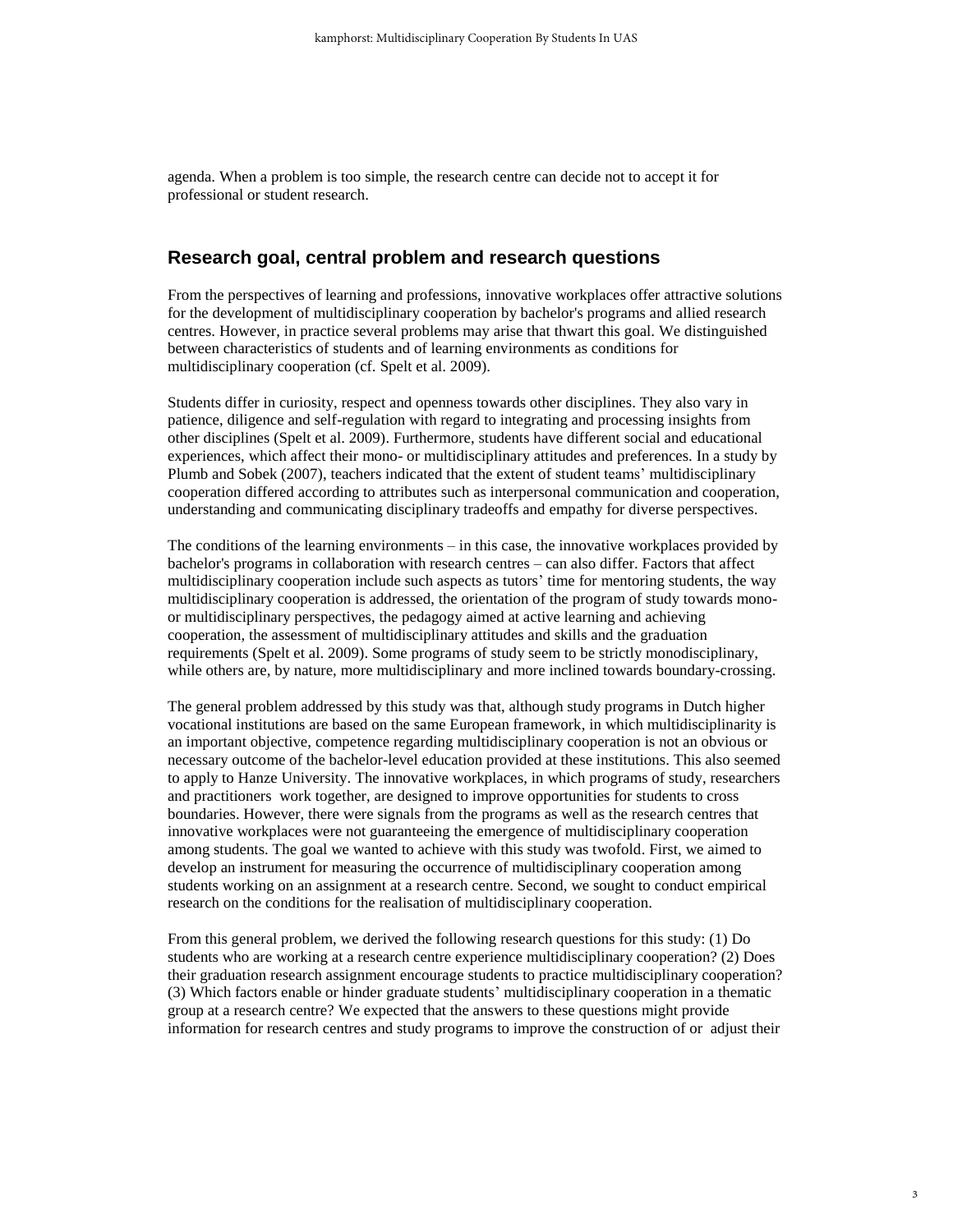innovative workplaces and the ways they address multidisciplinary cooperation in these environments.

## **Research design: Data collection, instruments and analyses**

The data for this study was collected among fourth-year students from different programs of study who were working on their graduation assignment at two research centres (Table 1). Economic and engineering bachelor's degree programs can range from more monodisciplinary to more multidisciplinary. The Facility Management program of study is generally perceived as an economic discipline, but the program distinguishes itself from other economic programs by including aspects of applied psychology and related domains such as civil engineering, human technology and architecture (Mobach 2013). The Built Environment program of study uses knowledge and skills from a variety of disciplines (Oostra, 2013). Likewise, the Human Technology program profiles itself as being at the intersection of engineering and human behavior, and less as a monodisciplinary engineering program. Table 1 shows the distinction between eco-social and tech-social, in addition to the economic, engineering and social programs of study.

|                  | Research centre and year of data collection          |      |             |  |
|------------------|------------------------------------------------------|------|-------------|--|
|                  | <b>Built Environment</b><br><b>Built Environment</b> |      |             |  |
| Program of study | 2015                                                 | 2016 | Energy 2016 |  |
| Economic         |                                                      |      |             |  |
| Eco-social       |                                                      |      |             |  |
| Engineering      |                                                      |      |             |  |
| Tech-social      |                                                      |      |             |  |
| Social           |                                                      |      |             |  |
|                  |                                                      |      |             |  |

*Table 1. Distribution of the participants (N =71) among different types of programs*

In each of the two research centres, students were organised in thematic groups; for example, Health Space Design, Work Space Design and Climate & Environment at the Research Center for Built Environment, and Sustainable Building, Sustainable Households and Sustainable Mobility at the Research Center for Energy. Because of the multidisciplinary character of their themes (technical, business, communication, legal perspectives), the thematic groups were open to students of different degree programs (Energy Research Centre, 2017). Student research was also linked to the work of researchers and professors in research circles, to some extent; however, the link generally seemed to be rather loose.

The data for this study was collected among these 71 students during one-hour group sessions. Data was collected in two ways. Quantitative data was gathered using a structured questionnaire, with students given the option of adding explanations for their answers. Qualitative data was gathered using focus-group discussions. The two methods were combined in one session per focus group. The 14 focus groups were each made up of members of one thematic group, with two to eight members per focus group. The size of the thematic groups varied, and the participation rate for all focus groups was higher than 50 percent. Both types of data addressed the three research questions and provided complementary results. In particular, the focus-group discussions provided explanations and gave more insights into the outcomes from the questionnaire.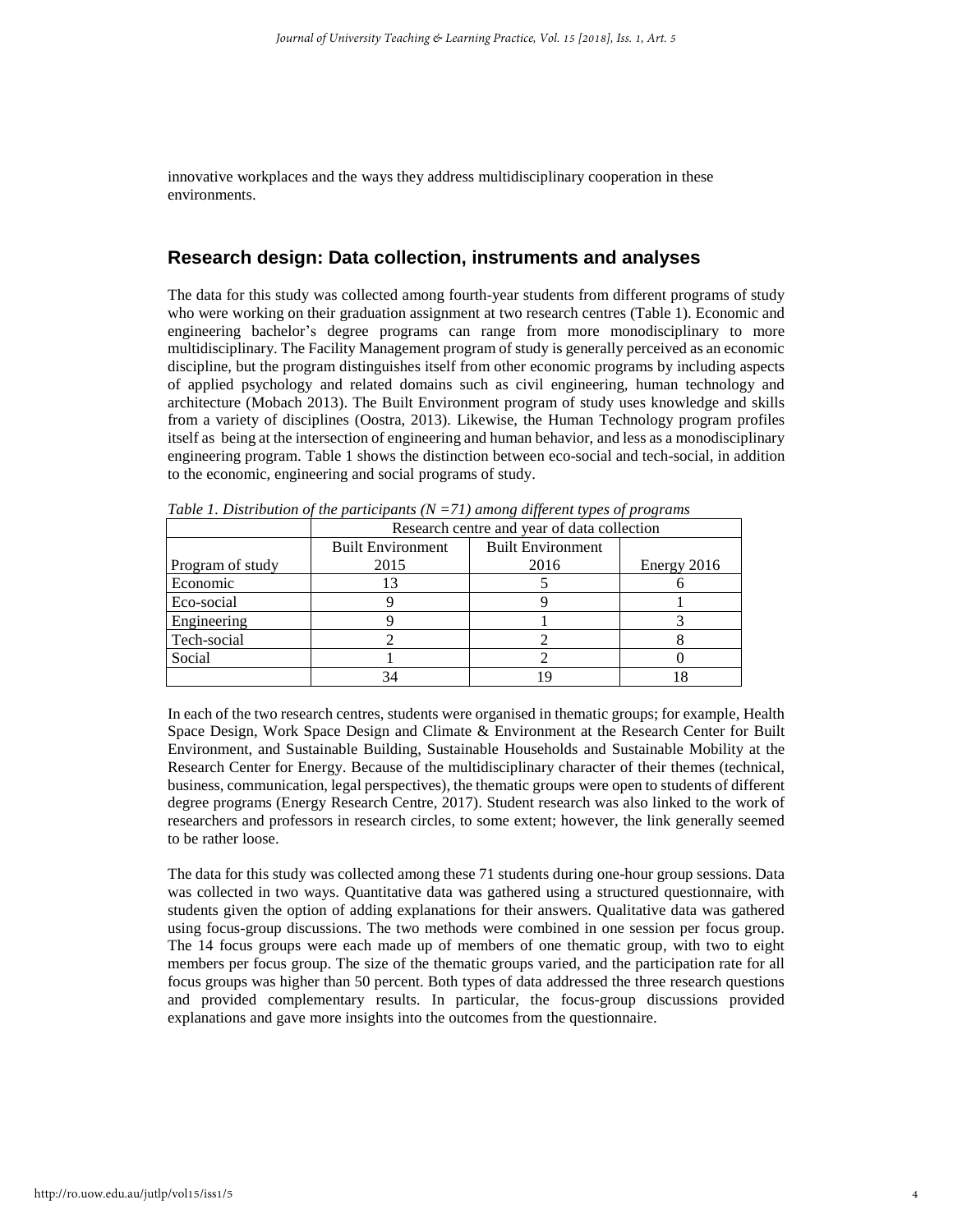In each of the 14 sessions, the students first completed a semi-structured questionnaire. The questionnaire consisted of 12 five-point Likert-type items on cooperation, 13 Likert-type items on characteristics of the graduation assignment, and eight yes/no items about factors promoting and hindering *multidisciplinary cooperation (*MC here and in the results section), with students given the option to give comments. The session then continued with a focus-group discussion. The participants were asked to choose from seven partially overlapping questions (Box 1).

- To what degree do junior workers experience MC at this research centre? Are you cooperating with colleagues? Does the research assignment or do contextual factors influence the degree of multidisciplinary cooperation?
- Can you give examples of cooperation with colleagues at this research centre? Is it really multidisciplinary cooperation?
- Does MC result in cross-boundary knowledge or skills, which you would not acquire in other settings?
- How could students' MC improve at this research centre?
- Is the degree of MC an issue in the final assessment of the result of your (graduation) assignment by the research centre or your program of study?
- Which factors actually promote or impede MC at this research centre?
- Were you aware of the possible multidisciplinary setting at this research centre when you decided to apply for a graduation assignment here, and did this affect decisions regarding your study; for example, choosing a minor or certain subjects?

Box 1. Focus-group discussion questions

In most discussions, subjects related to MC were sufficiently addressed after two or three questions. Discussions took place in a very good atmosphere: students appreciated answering the evaluative questions and exchanging ideas about the multidisciplinary character of their work in the research centres. Their open attitude contributed to the quality of the study. Participants exchanged their ideas concerning MC with their peers, interacting with them as colleagues. This revealed that they experienced MC as a relevant issue. The discussions also provided evidence of the need for peer feedback on this subject. Each focus-group discussion was chaired by an educational researcher. Senior researchers at the research centre who supervised the groups also attended the sessions and facilitated the discussions. The managers of the two research centres and the students agreed that the anonymised data could be used for this paper. The study was conducted in conformance to the research guidelines of the Dutch Association of Universities of Applied Sciences.

For the Likert-type items from the questionnaire, we conducted two factor and reliability analyses using SPSS. The outcome of the first factor analysis, on the 12 information exchange items, indicated the existence of two scales: "Tendency towards MC regarding Information Exchange" (or IE, seven items, Cronbach's alpha of .76) and "Feedback regarding Research Approach" (or RA, three items, Cronbach's alpha of .89). Two items did not fit in a scale. The scale items are presented with one or two asterisks in Table 2. In the Results section we have used these scales to give a first impression of the extent to which students in the 14 thematic groups exchanged information (the IE score) and provided feedback to each other (the RA score). Further, these scale scores were used to explore differences related to program of study, research centre and year of data collection. The 13 graduation assignment items did not constitute a scale. We calculated frequencies for the eight factors promoting or hindering MC. Individual responses on this final question were used as input for the focus-group discussion.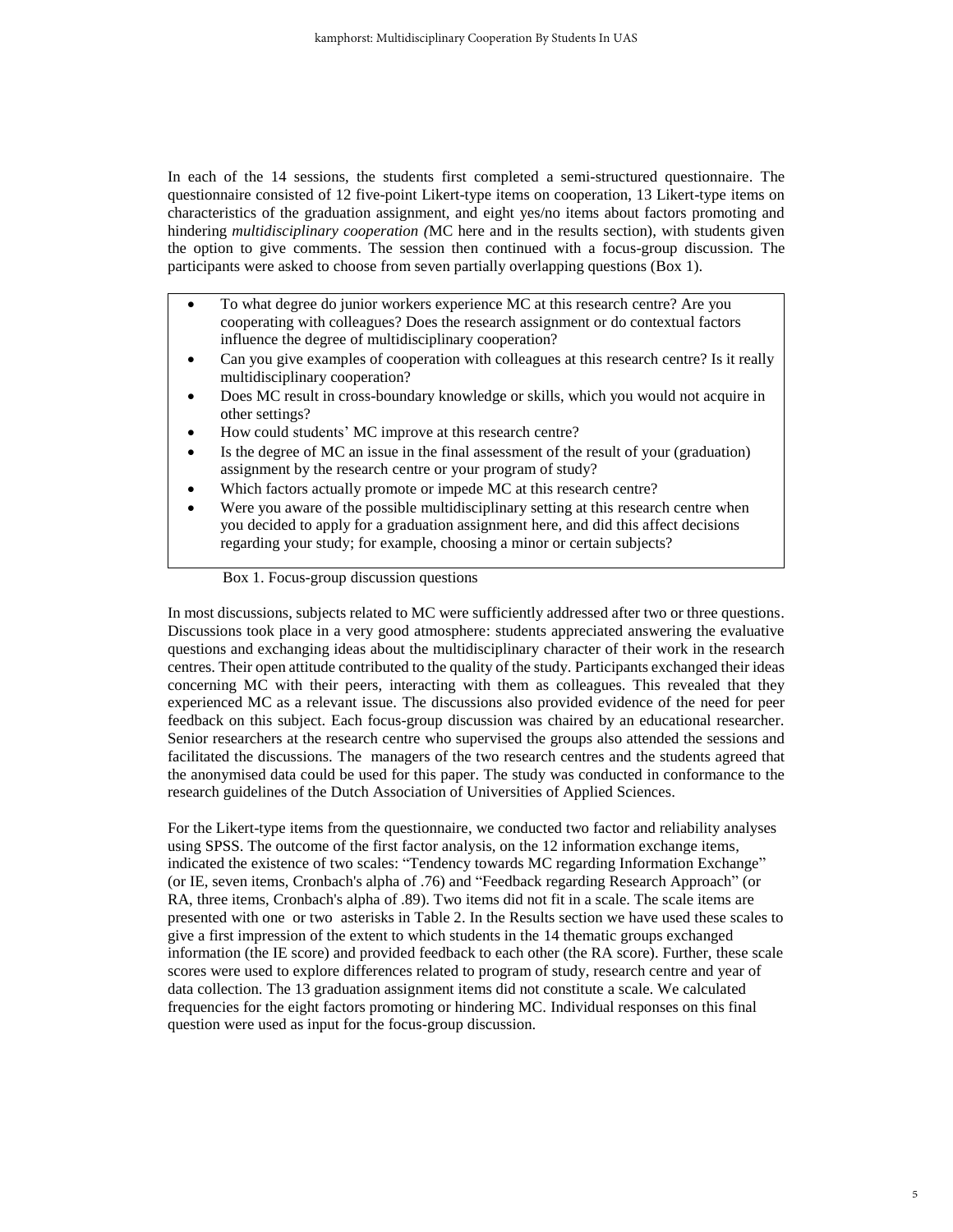During the focus-group discussions, both the educational researcher and the senior researcher took minutes. The minutes were analysed for broad key concepts, such as "multidisciplinary orientation", "learning environment of the program of study", "student attitudes and behaviour", "culture and organisation of the research centre", "composition of the thematic group" and "characteristics of MC". The qualitative data from this analysis was then merged into four themes (see the section "Results of the focus-group discussions").

# **Results**

#### *Sharing of information and feedback*

With regard to the first research question, students were asked about how and to what extent they asked advice and feedback and shared information with peers in their thematic group about preparing for and completing the graduation assignment. Conversely, they were also asked about their perceptions regarding how and to what extent their peers communicated with them. Table 2 gives the results concerning these two perspectives – "my colleagues and I" and "my colleagues and me". The items for these two perspectives are directly parallel in most cases.

Table 2 shows that students communicated about their research assignments somewhere between "sometimes"  $(= 2)$  and "frequently"  $(= 3)$ . The item that was rated lowest concerned "asking for advice", with means of 2.6 for "my colleagues and me" and 2.5 for "my colleagues and I". The item with the highest mean, 3.2, refers to learning a lot from the feedback provided by colleagues. Noticeably, the students experienced the feedback and information they received as more stimulating than the feedback and information they gave to others.

| My colleagues and me                    |         | <b>Statistics</b> |                | My colleagues and I                   |  |
|-----------------------------------------|---------|-------------------|----------------|---------------------------------------|--|
| I ask my colleagues for [general]       |         | M                 | 2.5            | My colleagues ask me for [general]    |  |
| advice about how to do my graduation    |         | SD <sub>-</sub>   | .81            | advice about how they can do their    |  |
| assignment.*                            | 2       | Mode              | 2              | graduation assignment.*               |  |
|                                         | 1-4     | Range             | $1 - 4$        |                                       |  |
| I approach my colleagues for [specific] | 2.8     | M                 | 2.6            | My colleagues approach me for         |  |
| information which I can apply in my     |         | <b>SD</b>         | .97            | [specific] information they can use   |  |
| graduation assignment.                  | 3       | Mode              | $\mathfrak{D}$ | for their graduation assignment.      |  |
|                                         | $1-5$   | Range             | $1 - 5$        |                                       |  |
| I ask my colleagues how they tackle     | 2.8     | M                 | 2.7            | Colleagues ask me how I tackle my     |  |
| their graduation assignment.*           | .80     | SD.               | .88            | graduation assignment.*               |  |
|                                         | 3       | Mode              | 3              |                                       |  |
|                                         | $1-5$   | Range             | $1-5$          |                                       |  |
| I learn a lot about how my colleagues   | 2.8     | $\boldsymbol{M}$  | 2.8            | Colleagues find my advice and         |  |
| approach their graduation               | .88     | SD <sub>-</sub>   | .78            | information useful for their personal |  |
| assignment.**                           | 3       | Mode              | 3              | approach to their graduation          |  |
|                                         | $1-5$   | Range             | $1 - 4$        | assignment.*                          |  |
| I profit from the information provided  | 2.9     | M                 | 2.5            | Colleagues profit from the            |  |
| by my colleagues when working on my     | .81     | SD <sub>-</sub>   | .73            | information I provide to them when    |  |
| graduation assignment.**                | 3       | Mode              | 2              | working on their graduation           |  |
|                                         | $1 - 4$ | Range             | $1 - 4$        | assignment.*                          |  |

*Table 2. Sharing of information and feedback by students (N=71)*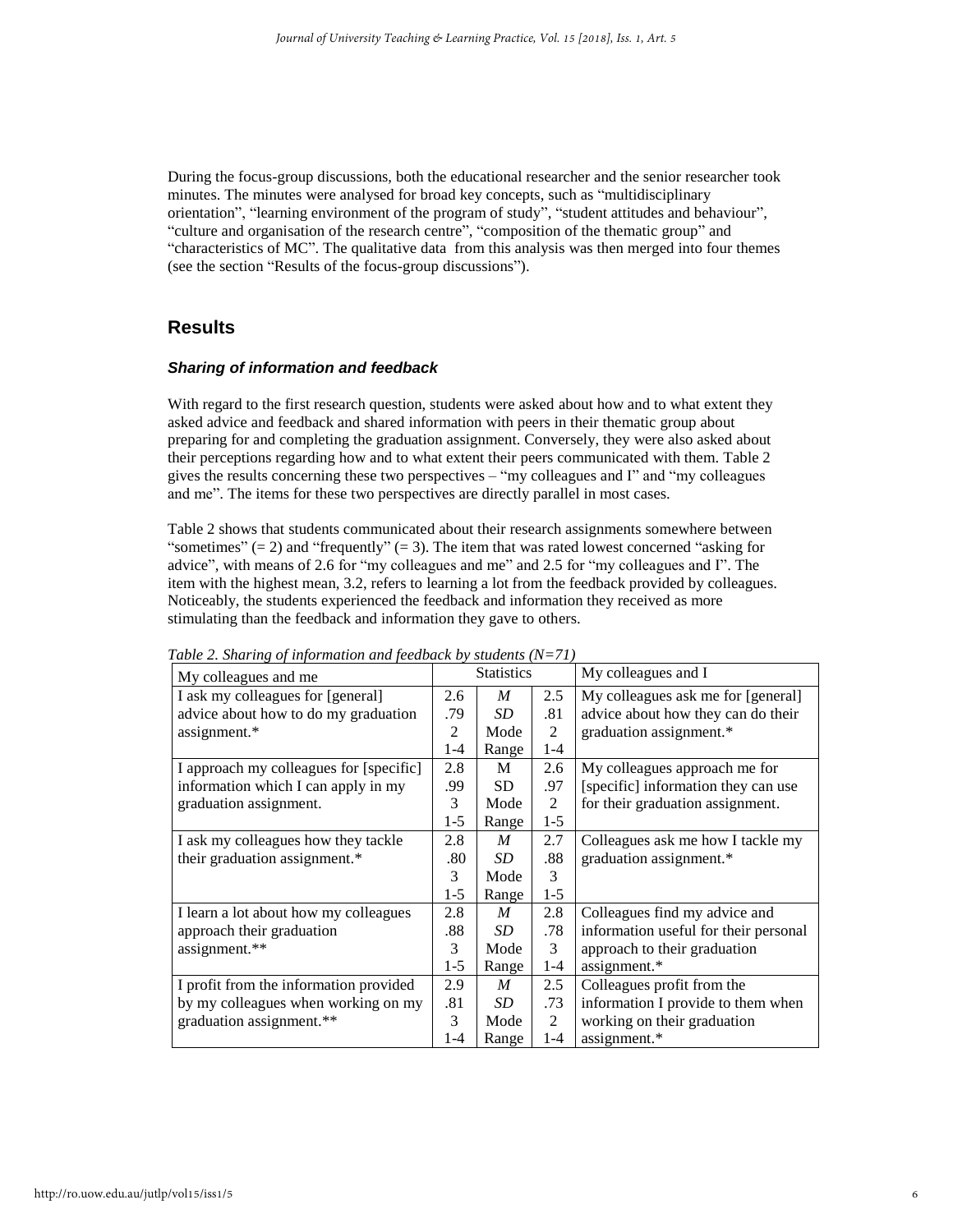| My colleagues and me                     | <b>Statistics</b> |       |     | My colleagues and I                  |  |  |
|------------------------------------------|-------------------|-------|-----|--------------------------------------|--|--|
|                                          |                   |       |     |                                      |  |  |
|                                          |                   |       |     |                                      |  |  |
| I learn a lot from the feedback provided | 3.2               | M     | 2.6 | Colleagues appreciate the feedback I |  |  |
| by colleagues.**                         | .93               | SD    | .97 | provide to them.*                    |  |  |
|                                          | 4                 | Mode  | 2   |                                      |  |  |
|                                          | 1-5               | Range | 1-5 |                                      |  |  |

Notes: Response scale:  $1 =$  never,  $2 =$  sometimes,  $3 =$  frequently,  $4 =$  often,  $5 =$  always. \* Items from the scale Tendency Towards MC Regarding Information Exchange (IE). \*\* Items from the scale Feedback Regarding Research Approach (RA). The IE and RA scores were used for further analysis. Two items did not fall under either of these factors.

#### *Students' opinions about the graduation assignments*

To answer the second research question, which concerned the characteristics of the graduation assignment related to MC, the students were asked to give their opinion about 13 aspects. The results for this question are presented in Table 3.

| Proposition                                                                                                                                                                                           | M   | SD  | Mode           | Range   |
|-------------------------------------------------------------------------------------------------------------------------------------------------------------------------------------------------------|-----|-----|----------------|---------|
| The content of my graduation assignment is a consistent and well-<br>defined whole.                                                                                                                   | 3.2 | 1.0 | 4              | $1-5$   |
| My graduation assignment is a logical continuation of other parts of<br>my program of study (e.g., subjects or minor).                                                                                | 3.6 | 0.9 | 3              | $1-5$   |
| By doing this graduation assignment, I encounter new knowledge and<br>insights that are worthwhile to share with colleagues (e.g., through<br>social media, publication, presentations or workshops). | 3.7 | 0.8 | $\overline{4}$ | $2 - 5$ |
| To complete my graduation assignment I have to go more deeply into<br>some subject matters than I have been used to during my studies so<br>far.                                                      | 3.8 | 0.9 | $\overline{4}$ | $1-5$   |
| My graduation assignment requires a broad orientation transcending<br>my own field of study.                                                                                                          | 3.8 | 1.0 | $\overline{4}$ | $2 - 5$ |
| By doing this graduation assignment, I will deliver a professional<br>product that accurately represents what I can do within my field of<br>study.                                                   | 3.8 | 0.9 | $\overline{4}$ | $2 - 5$ |
| I find it interesting to share ideas about my graduation assignment<br>with people from different fields of study.                                                                                    | 3.9 | 0.8 | $\overline{4}$ | $2 - 5$ |
| My graduation assignment is derived from a practical problem.                                                                                                                                         | 4.1 | 0.8 | $\overline{4}$ | $2 - 5$ |
| My graduation assignment is part of a bigger project.                                                                                                                                                 | 4.1 | 1.1 | 5              | $2 - 5$ |
| By doing this graduation assignment I will deliver a product (advice,<br>design, procedure) that contributes to solving practical problems.                                                           | 4.1 | 0.8 | $\overline{4}$ | $2 - 5$ |
| My graduation assignment is complex enough to be challenging.                                                                                                                                         | 4.3 | 0.6 | $\overline{4}$ | $3 - 5$ |
| I am expected to think independently about how to conduct my<br>graduation assignment.                                                                                                                | 4.3 | 0.7 | $\overline{4}$ | $2 - 5$ |
| The product of my graduation assignment is relevant for different<br>stakeholders (e.g., professionals, researchers, interest groups).                                                                | 4.4 | 0.6 | $\overline{4}$ | $3 - 5$ |

*Table 3. Students' opinions about the graduation assignment (N=71).*

Note: Response scale:  $1 =$  completely disagree,  $2 =$  disagree,  $3 =$  neutral,  $4 =$  agree,  $5 =$  completely agree)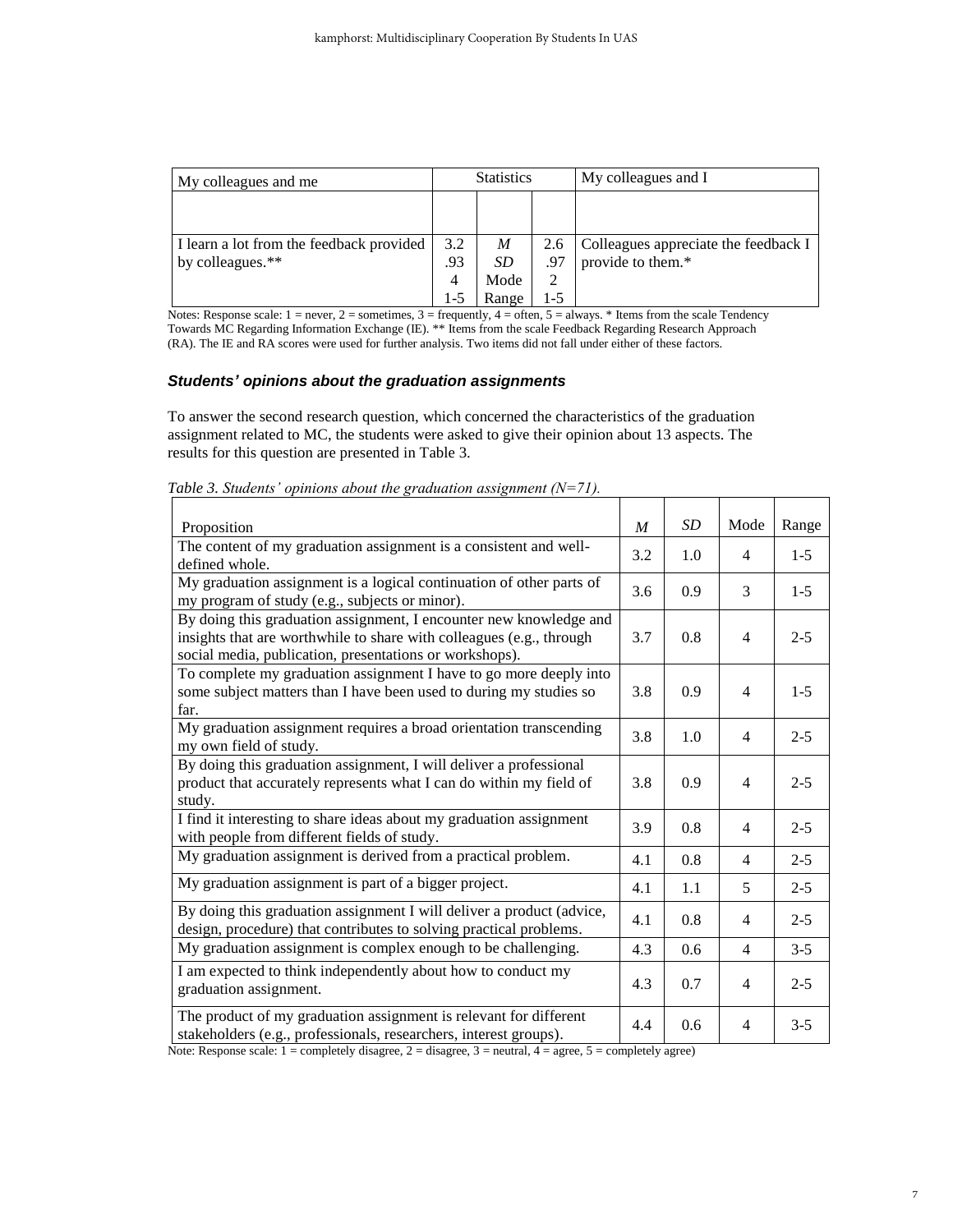Table 3 shows that students had, on average, positive opinions about the multidisciplinary aspects of their graduation assignment. They agreed least with the proposition that their assignment was a consistent, well-defined entity, but the mean score was still above a neutral rating. Other scores were between "neutral" and "agree" or between "agree" and "completely agree".

#### *Factors enabling or hindering performance*

Concerning the third research question, respondents were asked to indicate whether eight factors promoted or impeded MC during completion of the graduation assignment. Table 4 gives the results for this question.

|                                                                                                                                             | Promoted | Hindered |
|---------------------------------------------------------------------------------------------------------------------------------------------|----------|----------|
| The graduation assignment                                                                                                                   | 85%      | 18%      |
| Cooperation with my group of junior colleagues                                                                                              | 78%      | 7%       |
| Lecturer's coaching of the group of junior colleagues                                                                                       | 76%      | 11%      |
| The social climate and physical environment of the<br>research centre                                                                       | 72%      | 16%      |
| The professional field                                                                                                                      | 68%      | 14%      |
| The program of study (e.g., counseling by lecturers, the<br>schedule, time reserved for doing subjects, competition<br>with other subjects) | 67%      | 43%      |
| The composition of the group of junior colleagues                                                                                           | 58%      | 15%      |
| The size of the group of junior colleagues                                                                                                  | 49%      | 8%       |

*Table 4. Factors that promote or hinder MC during the graduation assignment*

Note: Factors can be, and in fact sometimes are, experienced as stimulating and hindering at the same time. As a result, the percentages per factor may not add up to 100%. The answers provided by the respondents formed the starting point for the focus-group discussion.

Table 4 shows that students experienced most factors as promoting MC during their graduation assignment; there was no single dominant factor. They perceived MC to be positively affected by factors such as the [type of] assignment, [characteristics of] the group of colleagues, the coaching of the thematic group, the program of study, [characteristics of] the professional field, and the environment of the research centre in which they worked on their assignment. In contrast, the respondents asserted that a few of these factors had a detrimental influence on MC. The factor that emerged most strongly was [the characteristics of] the program of study: 43% of the respondents identified the program as an obstacle to MC. The second important thwarting factor was the graduation assignment itself: nearly one out of five respondents (18%) identified this factor as inhibitory for MC.

#### *Further analysis of the quantitative data*

In addition to the results reported above, we were interested in differences in MC relative to the program of study and the research centre, and whether there had been changes over two years. For this additional analysis we used the two scale scores for "Tendency Towards MC Regarding Information Exchange" (IE) and "Feedback Regarding Research Approach" (RA) (see the section "Research design: Data collection, instruments and analyses").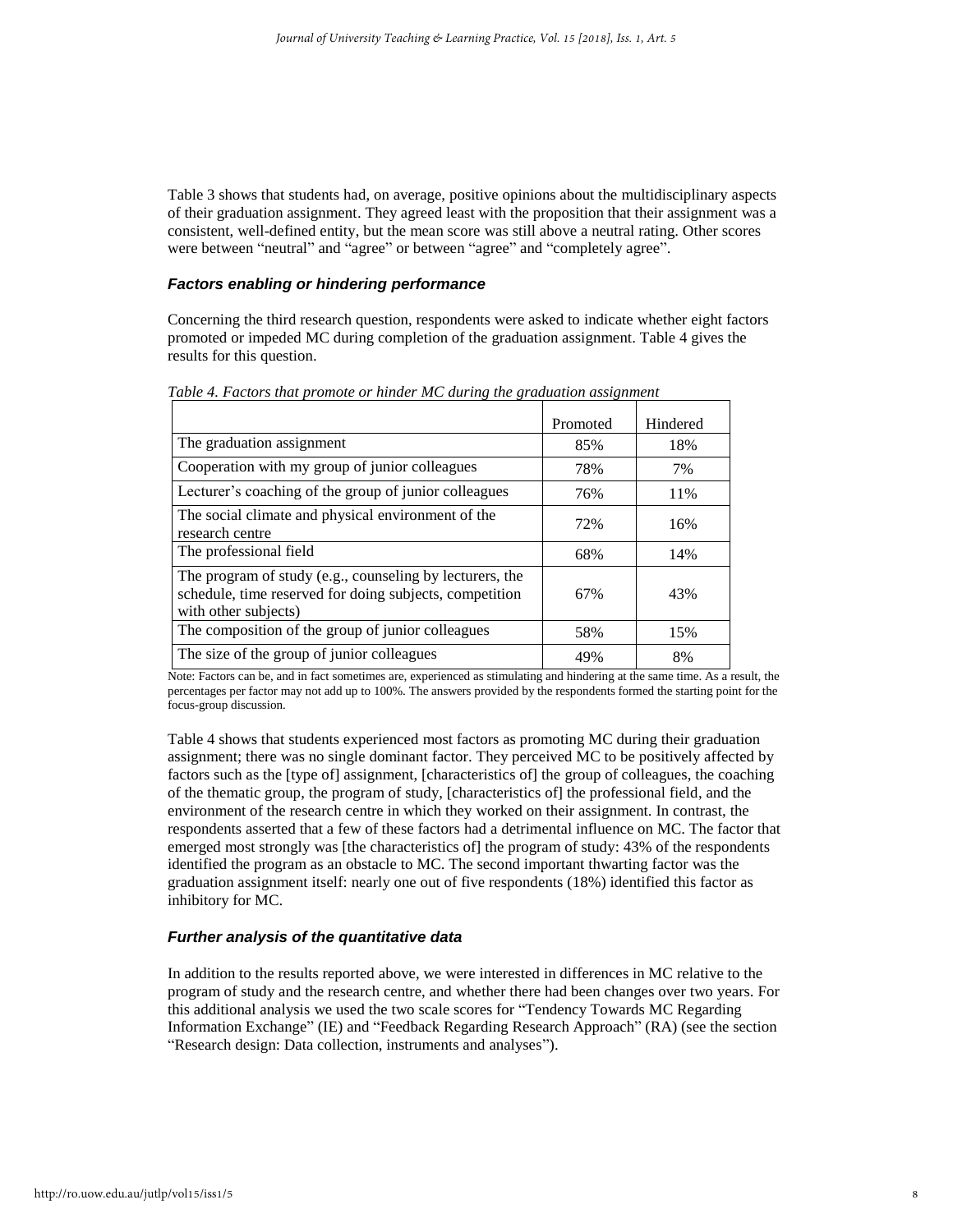The results showed that students with a tech-social background had a relatively high IE score (*M*=2.99, *SD*=0.63), indicating that they tended to engage in more MC regarding Information Exchange. Also, students in the tech-social as well as the eco-social domains scored higher on RA  $(M=3.06, SD=0.80; M=3.16, SD=0.55)$ . This could indicate that students from a program of study that claims to be highly multidisciplinary (see the section "Research design: Data collection, instruments and analyses") were more inclined towards MC with regard to IE and RA. The students from the social domain had the lowest scores on IE and RA (*M*=1.93, *SD*=0.71 and *M*=2.56, *SD*=1.07, respectively). However, the differences between programs for both scores were not found to be statistically significant ( $F = 1.700$ ,  $df = 4$ ,  $p = .162$  for IE and  $F = 0.747$ ,  $df = 4$ ,  $p =$ .564 for RA).

Analysis of the means for IE and RA for the two research centres showed that students at the Energy Center had a higher score on IE (*M*=2.99, *SD*=0.52) as well as RA (*M*=3.28, *SD*=0.77) than students at Built Environment  $(M=2.64, SD=0.65$  for IE and  $M=2.90, SD=0.63$  for RA). The differences were found to be significant  $(F = 4.159, df = 1, p = 0.046$  for IE and  $F = 4.189, df = 1$ ,  $p = 0.045$  for RA).

Based on the results of the first part of the study in 2015, the Center for Built Environment made changes in the design and organisation of the graduation assignment in 2016, which may have influenced students' perceptions. The results of the third analysis showed slightly higher scores for IE and RA in 2016. However, the differences between 2015 and 2016 were not found to be statistically significant.

#### *Results of the focus-group discussions*

Each focus-group discussion was reported and shared with the senior researcher of the thematic group. In this paper we present a selection of the results under four headings: program of study, students, research centre and graduation assignment.

#### *Program of study*

The participants in the focus groups reported that the curricula of the programs of study addressed MC differently. Law and Business Management paid relatively little attention to MC. On the other hand, the participants noted that Communication Systems was distinguished by a wide range of subjects in the curriculum, derived from several disciplines. The same applied to the program Built Environment. Clients of Built Environment professionals usually dealt with a broader approach than only an engineering framework. Students' comments included: "The program stimulates MC by demanding that students address this issue in their graduation assignment plan" (Built Environment) and "The facility manager is, by definition, a professional who combines several disciplines" (Facility Management).

Participants noticed differences in the degree of complexity and inclusion of different disciplinary perspectives in assignments provided by their programs of study. Some found that assignments in the first year had already prepared them for MC. The Minor, a project in which third-year students from different programs explicitly cross boundaries, was also a good preparation for dealing with MC aspects during the graduation assignment. Other students (Law and Social Work*)* perceived their program of study as strictly monodisciplinary.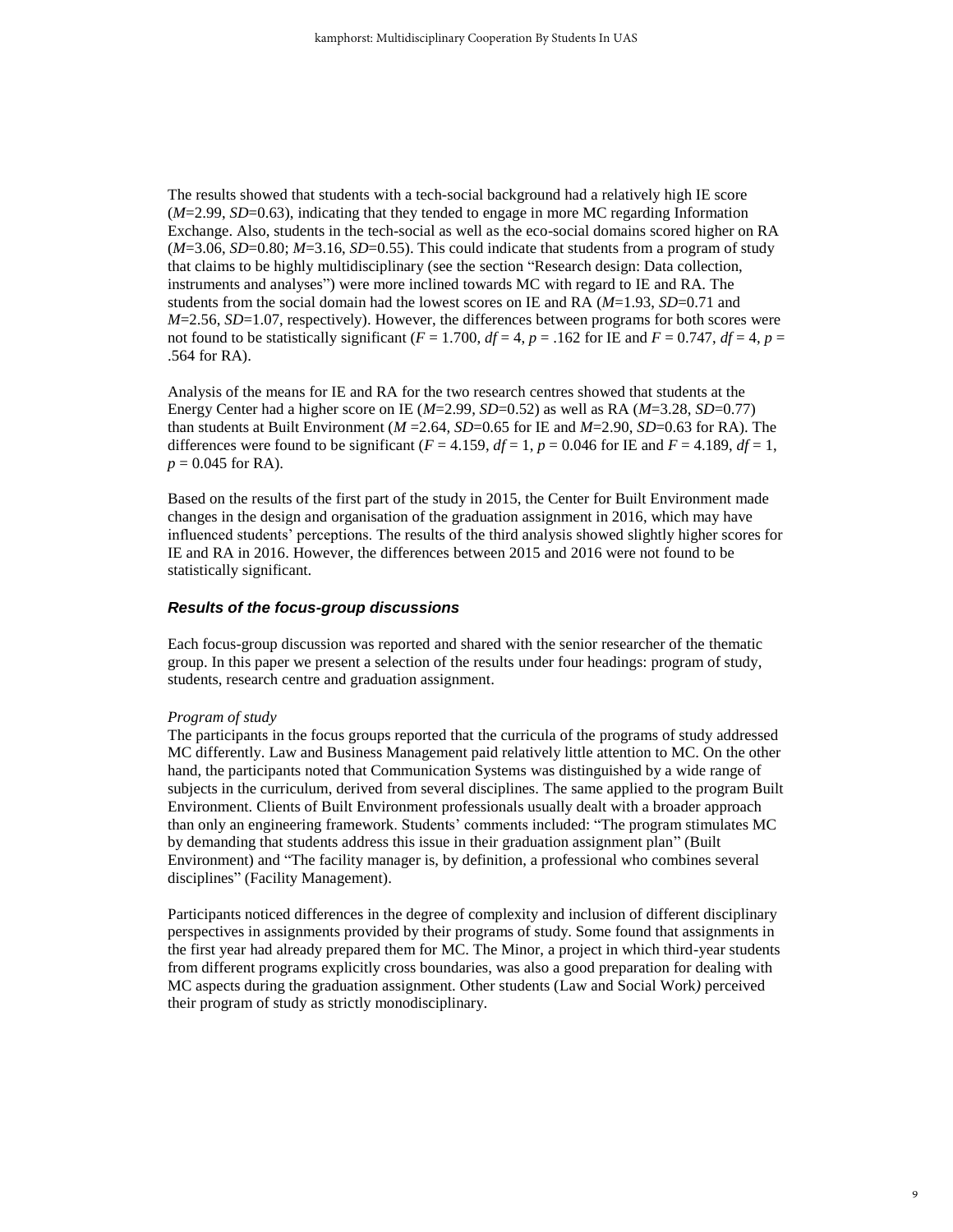The participants in the discussion also mentioned that the procedures, assignments, assessment criteria and deadlines with regard to graduation differed across programs of study. "If you are lucky and your graduation proposal is approved soon, you can start [almost immediately] with your graduation assignment", while others had a delay of several months. This affected working together with others. The workload during the graduation assignment became too high for some students who had not yet completed all the third-year subjects. These differences affected the possibilities for MC with other students.

The students frequently complained that it seemed that their colleagues in the thematic groups spoke in different research languages, due to different textbooks on research in their respective programs of study. They suggested a refresher course on research methodology at the start of their work on the assignment. Others replied to this suggestion by saying that there had been such a course, but this was attended by only a few students (probably due to the aforementioned workload).

#### *Students*

Generally, students were aware of and positive about the necessity for MC. At the same time, many students found it difficult to combine independent work and cooperation. Students indicated that they preferred to work on their thesis rather than meet with others to exchange ideas about how they could include alternative disciplinary points of view, especially when they were running short of time. They realised that the way they worked was affected by the requirements of their program of study. They were also inclined to stay in their comfort zone by working at home or in the familiar program's study rooms, where they could meet their fellow students, rather than in the office space at the research centre. Thus, the possibilities for MC were easily reduced.

Some students were inclined towards strategic behavior: "When you exchange ideas about how to tackle a problem with fellow students, the chance that they adopt your idea and get the credit for that, you are not doing yourself a favor." Students wanted to be recognised and rewarded for what they did and created. A Law student put it even more straightforwardly: "I concentrate on my assignment. I am not communicating with other students, I just want to finish this assignment as soon as possible, in order to graduate on time within the nominal four years of study."

In other focus groups, students mentioned that organising feedback for each other in frequent meetings further strengthened their cooperation and contributed to the quality of their final products, as well as to their motivation and perseverance in their tasks.

#### *Research centre*

The focus groups mentioned that the research centre was pivotal for fostering MC. Important factors we distinguished were (a) the culture of the research centre, (b) the research circles around professors, consisting of senior researchers, lecturer-researchers, representatives of the profession and student researchers, and (c) the organisation of students in thematic groups.

According to the participants in the focus groups, both research centres in this study were characterised by an open culture. Exchange of information was organised in weekly meetings, at fixed times, for all participants at the research centre, or in lectures provided by professors, senior researchers or external guests. At the end of the year or semester, all students presented their final products (for example, thesis, designs or prototypes) in workshops and poster sessions. Students noticed that, in practice, they were less involved in general information-exchange activities and consultation rounds on strategy and the research agenda of the centre, because they preferred to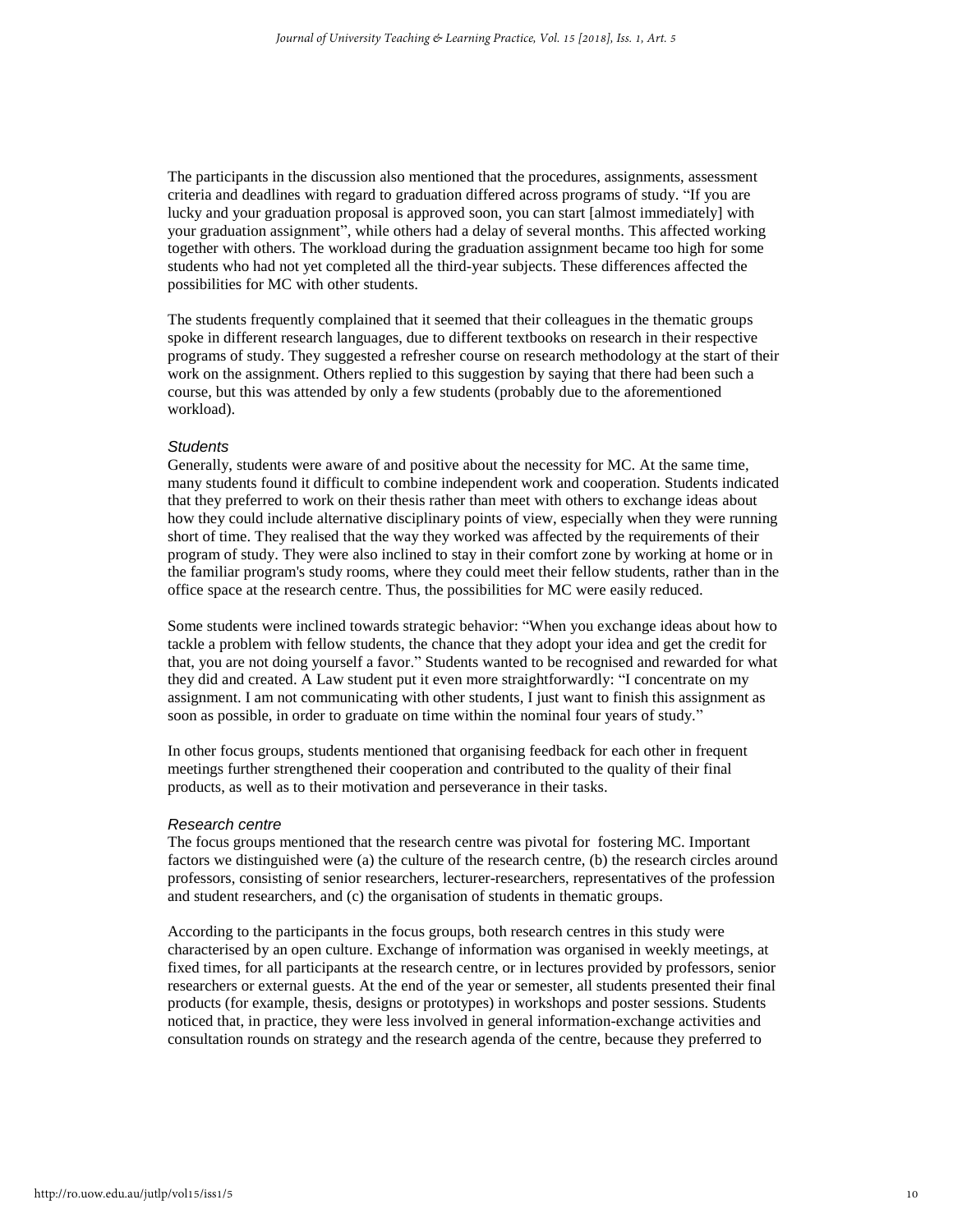focus on their assignments and not to pay attention to side activities, due to the short period of time allowed for completing the graduation assignments.

In the focus groups the students mentioned that they did not feel that they were really involved in the research conducted in the research circles and that they had fewer contacts with senior or lecturer researchers than desired. They reported that they occasionally noticed that these organisational units were important for the research program of the center and that the research themes could be linked to their own research; those who noticed this experienced their contribution to the research as rather fragmented.

Instead, the participants noticed that the thematic groups they all belonged to were involved in and supportive of their research. A major factor in this regard was the positive role of senior researchers and lecturer-researchers, who were all to some degree involved in guiding junior researchers. Participants mentioned elements such as listening to problems during the conduct of research ("only listening already helps"), giving suggestions for how to deal with practical problems, protecting the design of the study and reminding them of the relevance of the study or the structure of the thesis. Frequent meetings with the researcher who filled the role of counselor and gave feedback were perceived as key.

Participants from thematic groups signaled the existence of an "island culture", despite the fact that both research centers explicitly and increasingly addressed the composition of the thematic groups. This influenced their inclination to stick to a limited interpretation of their graduation assignment, not seek out too much MC with their colleagues and only do what was necessary to fulfill the requirements for graduation. Participants at the Built Environment Research Centre offered suggestions to better facilitate MC, such as listing the names and expertise of junior researchers in a central place and designating one room at the center for meetings. At the Energy Research Centre, participants experienced the positive effects of these measures on MC. However, at this center there was no central place for drinking coffee and informal consultations.

#### *Graduation assignment and MC*

In line with the results of the questionnaire, the participants experienced the type of assignment they received as promoting work with others on the graduation assignment. In most cases, the assignment was challenging, with enough possibilities for the students to include multiple perspectives. Some students complained that they were forced to choose a less attractive assignment, because their preferred assignments had already been awarded to other students. This affected the level of satisfaction with their assignment and the degree of MC. Sometimes, lack of specific knowledge made good execution of the assignment difficult. For example, a Facility Management student who completed an assignment in the field of care for mentally disabled people mentioned that he did not know how to address certain issues in his work.

The focus groups proposed several actions to improve the match between students and assignments, such as an application procedure for each assignment, more time for orientation about the assignment, more explicit communication about procedures and better management of expectations by the program of study as well as the research centre.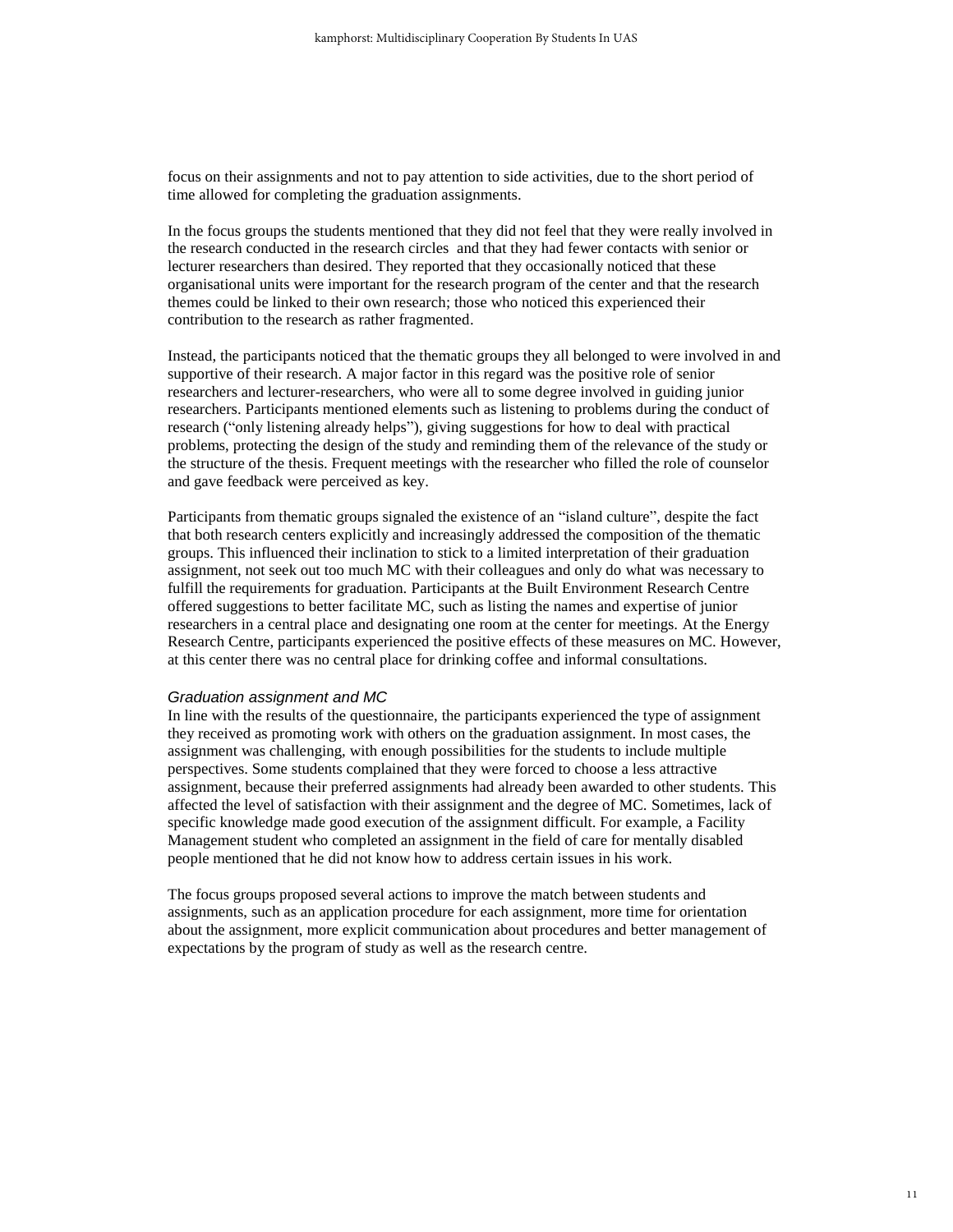# **Discussion**

The current study was conducted among fourth-year students who were grouped together in innovative workplaces at two of our university's research centers. The students' prime objective in this setting was to work on their individual graduation assignment and achieve assessment success. They were also encouraged to cooperate with others, in line with how they had been taught in earlier stages of their study. Thus, it was expected that they would, to some degree, share ideas, provide feedback to some degree, and motivate and stimulate each other. The signals from several study programs that multidisciplinary cooperation among students was not always guaranteed constituted an incentive for us to conduct this study. The results appeared to be transferable to and useful for similar innovative workplaces in our university. The message of this study for other higher-education research institutions could be that students are only prepared to cooperate when particular conditions related to characteristics of the program of study, students, the research unit and assignments are fulfilled. However, as we found that conditions such as characteristics of programs of study, students, research units and graduation assignments are likely to vary across research units and programs of study, it cannot be assumed that cooperation occurs always and everywhere in the same way.

This finding concurs with the literature on student cooperation, which also shows a large variety of different university settings in which students are enabled to cooperate and learn with and from each other, and that cooperation leads to multiple learning outcomes. For example, Adams (1998) and Schulz (2000) showed that working together in a non-majors' science laboratory in two North American colleges increased chemistry students' curiosity, confidence and satisfaction and resulted in better understanding and analytical skills. Needle, Corbo, Wong, Greenfelder, Raths and Fulop (2007) reported about the students at an arts and science college who collaborated in a multidisciplinary setting on the microscopic digital imaging of the adult zebrafish brain. Students "broke down academic barriers in different disciplines", and "emerged not only as independent, self-regulated learners, but also as more imaginative and integrative thinkers". Similarly, Reichelt-Brushett and Smith (2012) found that scientist from a science and management school and artists from a school for arts and social sciences who cooperated in a workshop also discovered the boundaries of their own disciplines and exchanged tools and practices. Thus, each research unit and each program of study must invent how cooperation can be designed and which outcomes are desired.

This study had several limitations. It was exploratory, due to the fact that, to date, only a few studies have been conducted in the field of multidisciplinary education (Lattuca 2004; Spelt et al. 2009). For practical reasons, the focus of this study was on multidisciplinary cooperation. We assumed that the occurrence of interdisciplinary or transdisciplinary cooperation implies the occurrence of multidisciplinary cooperation. It could be beneficial in a follow-up study to explicitly address different degrees of boundary-crossing. Also, more attention could be paid to the learning process in multidisciplinary groups (Spelt et al., 2009). Furthermore, the empirical basis of the scales (Tendency Towards MC Regarding Information Exchange and Feedback Regarding Research Approach) may need more confirmation and validation before they can be used in other educational practices.

In contrast, according to the comments of the lecturer-researchers, the results of the present study provided a good opportunity for programs of study and research centres to improve multidisciplinary cooperation, such as by paying more attention to the embedding of the graduation assignment in the program of study and the profession, better organisation of the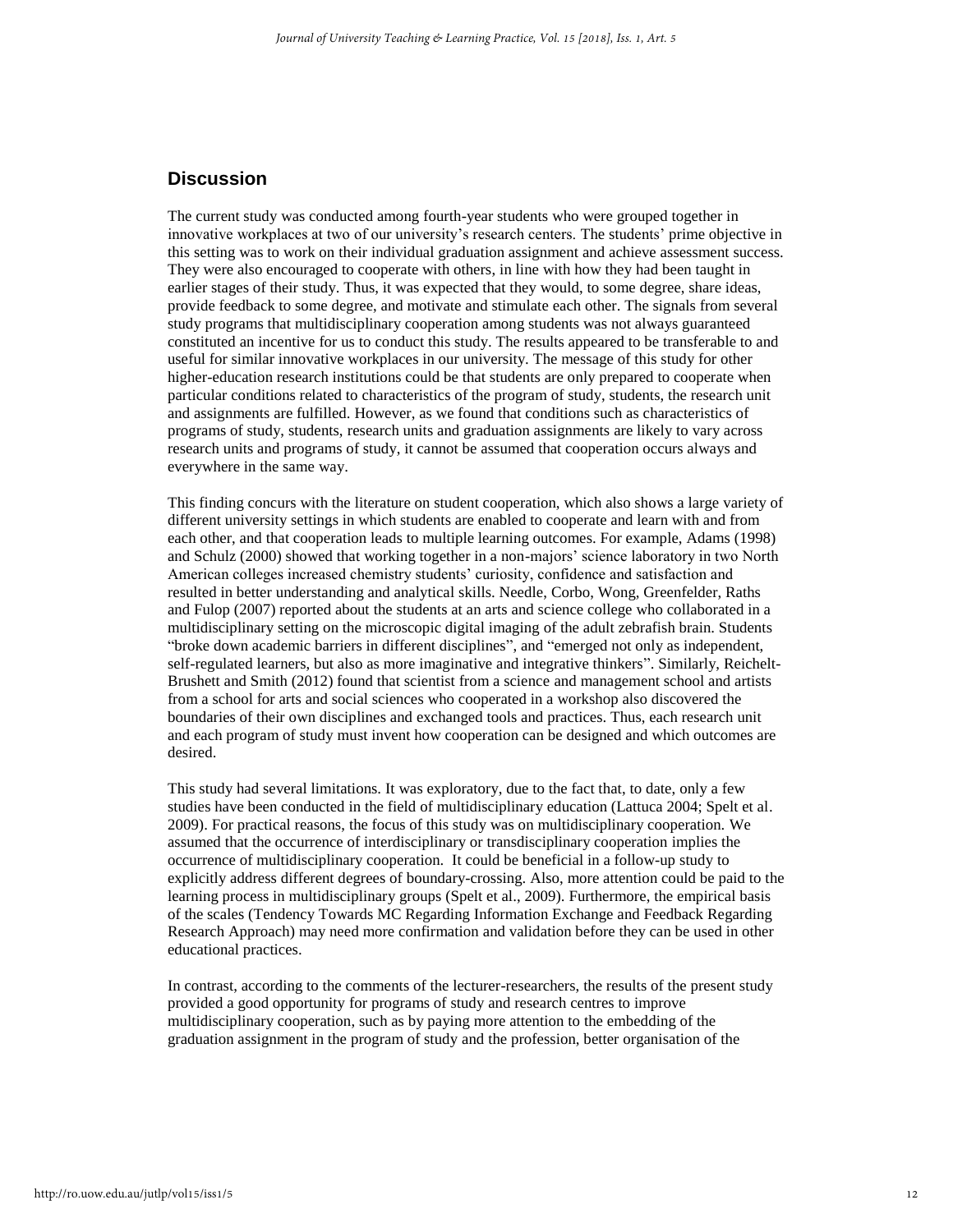thematic groups and better guidance and training of students with regard to research issues. The students appreciated the focus-group discussions as a means of peer feedback. Instead of talking about the content of their graduation assignments, they exchanged experiences and ideas about multidisciplinary cooperation. Some participants mentioned that this was the first time they had been invited to step aside and look at their work and how they cooperated with others.

# **Conclusions**

The competence of multidisciplinary cooperation is intended to be an important learning outcome in universities of applied sciences. We conclude, however, that multidisciplinary cooperation is not realised as much as might be expected or desired (e.g., Cuypers-Henderson & Overdieck 2016). The results from the questionnaire and the focus-group discussions point in the same direction. With an average score slightly less than 3 on a scale of 1 to 5, students practice multidisciplinary cooperation somewhere between "sometimes" and "frequently", but not "often" or "always". They are inclined to exchange general information about how they work on their assignment and about research issues. However, students show considerable variety in their attitudes and behaviours towards multidisciplinary cooperation. Factors that contribute to these differences are related to the program of study, the students, the research center and the graduation assignment.

Programs of study differ in orientation on the continuum between monodisciplinarity (e.g., Law) and multidisciplinarity (e.g., Facility Management), and this affects the narrow or broad interpretation of cooperation in the respective curricula (Cuypers-Henderson & Overdieck 2016; Spelt et al. 2009) and the research language used. Differences between programs of study in procedures, time tables, deadlines and workload also thwart cooperation. Furthermore, the results of this study indicate that multidisciplinary cooperation is encouraged, but that programs of study and research centres where students can do their graduation assignment lack criteria to assess this competence.

Students are aware of the possibilities that an innovative workplace at a research center offers for multidisciplinary cooperation, but they experience a tension between working independently and working with others. Another obstacle is time management, especially when it comes to multidisciplinary cooperation during more-complex and multifaceted assignments. Furthermore, students tend to stay in their comfort zone, preferring the familiar and safe environment of their school or their private homes to the offices in the research center. Students also have a tendency towards strategic behaviour, meaning they do not share ideas or outcomes with fellow students. Sometimes, students organise feedback in their thematic group. This self-organised peer feedback supports their motivation and perseverance, and leads to better results on the graduation assignment. An important condition for self-organisation was the match between individual members of the groups.

Research centers influence the degree of cooperation between students. Students found that an open culture, with exchange of information about research issues, as well as good facilities, such as a good place for meeting each other and lists with names and available expertise, encouraged their cooperation with others. Although research circles should have a positive impact on the degree to which students cooperate, in practice they did not function optimally and were not perceived as an impetus for students' cooperation. The results of this study show that thematic groups, formed separately from the research circles, were better organised in several respects.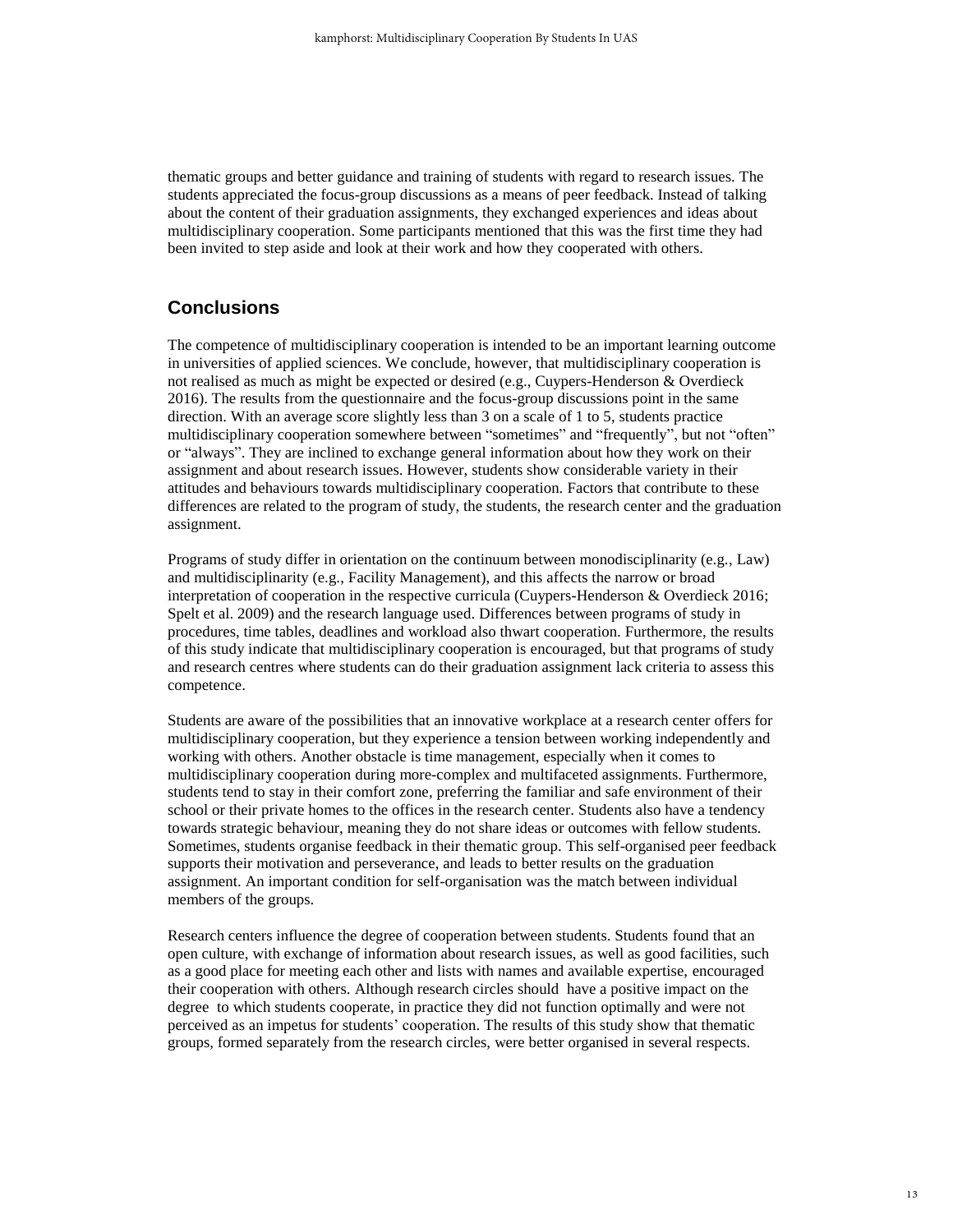However, students also experienced fragmentation and loose connection with their fellows in these groups, at the expense of multidisciplinary cooperation.

Finally, the quality of the graduation assignment affected the degree of multidisciplinary cooperation. The higher the challenge offered by the assignment, the more students were inclined to multidisciplinary cooperation. However, an assignment that is too complex, combined with a demand for specific knowledge or skills, may be detrimental for multidisciplinary cooperation, unless students have learned how to cooperate across disciplines in previous stages of their study and are encouraged to show cooperative behaviour.

# **REFERENCES**

- Adams, D L 1998. What works in the non-majors' science laboratory some practical advice on how to build a workable and meaningful introductory science laboratory. *Journal of College Science Teaching*, 28(2), pp. 103-108.
- Bakker, A & Akkerman, S F 2014. Leren door boundary crossing tussen school en werk [Learning by boundary crossing between school and work]. *Pedagogische Studiën*, 91(1*)*, pp. 8-23.
- Bologna Working Group 2005. *Framework for Qualifications of the European Higher Education Area*. Report. Danish Ministry of Science, Technology and Innovation, Copenhagen.
- Bulthuis, P 2013. Het ZelCommodel, grip op competentieniveaus. De samenhang tussen zelfstandigheid en complexiteit [The ZelCommodel, grip on competence levels. The relationship between autonomy and complexity]. *Examens*, 2(5), pp. 5-10.
- Cremers, P H M 2016. *Designing hybrid learning configurations at the interface between school and workplace*. PhD thesis. Wageningen University, Wageningen.
- Cremers, P H M, Wals, A E J, Wesselink R, & Mulder M 2017. Utilizing design principles for hybrid learning configurations by interprofessional design teams. *Instructional Science*, 45(2), pp. 289-309. doi:10.1007/s11251-016-9398-5.
- Cuypers-Henderson, M & Overdieck, A 2016. Van multidisciplinair samenwerken naar boundary crossing [From multidisciplinary cooperation to boundary crossing]. *Onderwijsinnovatie*, 18(3), pp. 35-37.
- Energy Research Centre 2017. Bachelor programes. Viewed at https://www.hanze.nl/eng/research/strategic-themes/energy/education/.
- European Communities 2008. *European Qualifications Framework for Lifelong Learning*. European Communities, Luxembourg.
- Fortuin, KPJ 2015. *Heuristic principles to teach and learn boundary crossing skills in environmental science education*. PhD thesis. Wageningen University, Wageningen.
- IWP Workgroup 2016. *Innovatieplaatsen in ontwikkeling* [Innovative Work Places in development]. Hanze University, Gronigen.
- Kamphorst, J C & Nauta, J 2015. *Multidisciplinair werken van juniormedewerkers in Kenniscentrum Noorderruimte. Onderzoeksverslag* [Multidisciplinary cooperation by junior researchers in Research Center Built Environment. Research report]. Hanze University, Groningen.
- Mobach, M 2013. Inaugural professoral address Facility Management. Hanze University of Applied Sciences, Groningen. Viewed at [https://www.hanze.nl/eng/research/centre-for](https://www.hanze.nl/eng/research/centre-for-applied-research/built-environment-noorderruimte)[applied-research/built-environment-noorderruimte.](https://www.hanze.nl/eng/research/centre-for-applied-research/built-environment-noorderruimte)
- Needle, A, Corbo, C, Wong, D, Greenfelder, G, Raths, L & Fulop, Z 2007. Combining art and science in "arts and sciences" education. *College Teaching*, 55(3), pp. 114-119.